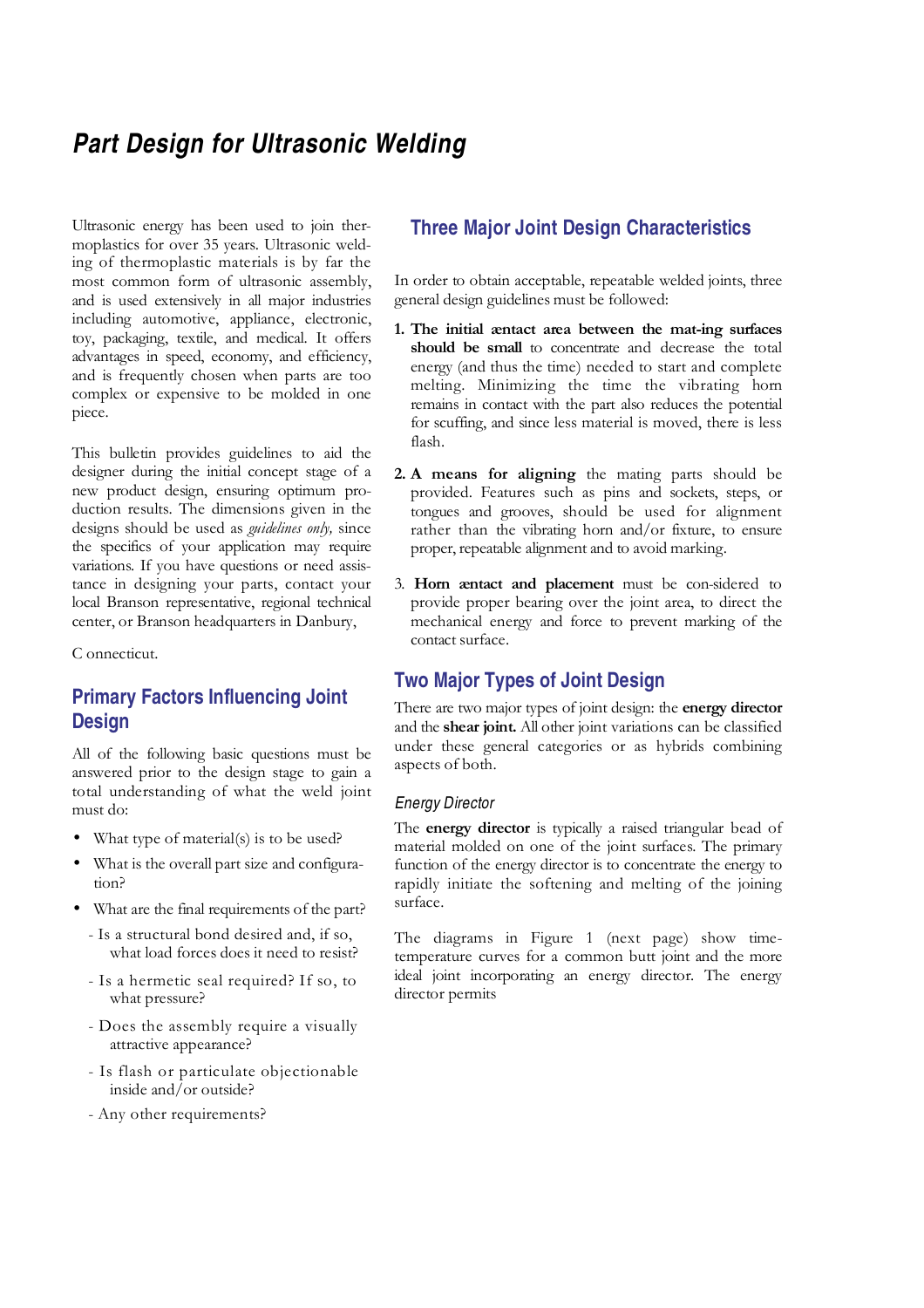rapid welding while achieving maximum strength; material within the director generally flows throughout the joint area. The energy director is the most commonly-used design for amorphous materials, although it is also used for semi-crystalline materials.



## Butt Joint with Energy

#### **Director**

The basic design formula for the energy director design is illustrated in Figure 2. It is very important to remember that the size and location of the energy director on the joint interface are dependent upon:

- Material(s)
- Requirements of the application
- Part size.

The peak of the energy director should be as sharp as possible; energy directors that are round or flat at their peak will not flow as efficiently.

When using a relatively easy-to-weld resin (e.g., polystyrene which has high modulus [stiffness] and low melt temperature), a minimum height of 0.010 inch (0.25 mm) is suggested, whereas a semi-crystalline or high-temperature amorphous resin (e.g., polycarbonate) would require a minimum height of  $0.015$  inch  $(0.4$  mm).

In the case of semicrystalline resins (e.g., acetal, nylon) with an energy director, the maximum joint strength is generally obtained only from the width of the base of the energy director. The dimensions given utilize a 90<sup>o</sup>



included angle. This angle may change as wall thickness varies.

As a rule, it doesn't make any difference which half of the part contains the energy director. In special situations (as in combinations of different materials), the general practice is to place the energy director on the part with the mate-rial that has the highest melt temperature and stiffness.

The energy director design requires a means of alignment such as pins and sockets, aligning ribs, tongue and groove designs, or fixturing. Knockout pins should not be placed in the weld area.

### Variations of the Energy Director Joint

The basic energy director design can be incorporated into joint configurations other than the butt joint to gain additional benefits. Examples of joint design variations utilizing an energy director include the following alternatives:

**Step Joint** — The step joint is used for alignment and for applications where excess melt or flash on one exposed surface is objectionable. (Figure 3.) Note that 0.010 to 0.025 inch (0.25 to 0.64 mm) has been added to the gap surrounding the perimeter of the part. This adds a feature called a "shadow line" to the design. When welding is completed, a 0.010 to 0.025 inch (0.25 to 0.64 mm) gap will be formed around the periphery of the part, creating a more appealing appearance, since part-to-part variations will be less noticeable. If the gap were completely closed, it is likely that flash would be formed in some outside areas, with slight gaps in others; whereas with the shadow line, minor variations in the parts are less likely to be noticed.

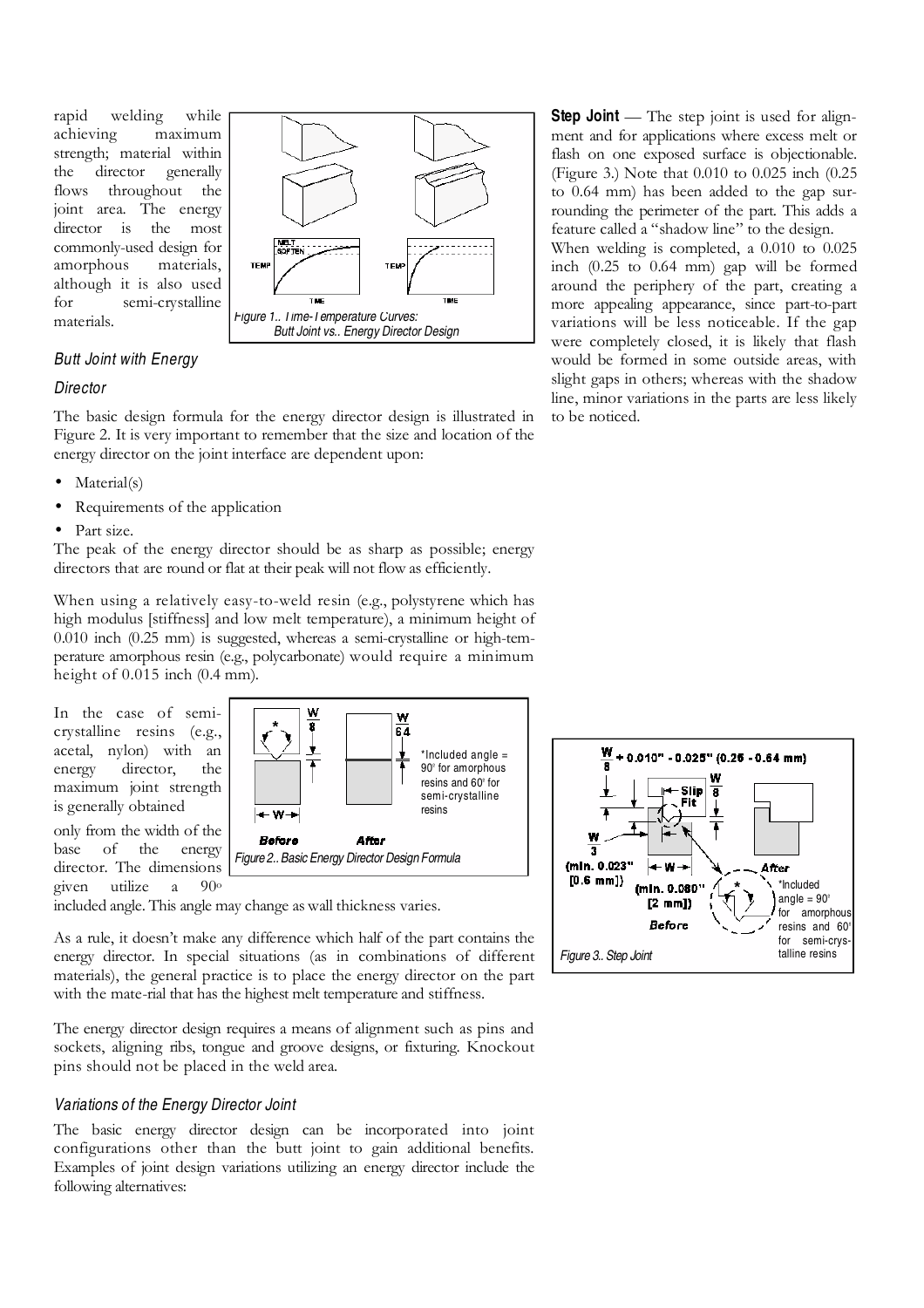The design of the energy director uses the same basic design thought process used in the butt joint energy director (i.e., material, requirements, part size). Note that a minimum wall thickness of 0.080 inch (2 mm) is recommended for this design.

**Tongue and Groove** — The major benefits of using this joint design are that it prevents flash, both internally and externally, and provides alignment. Containment of the material enhances the attainment of hermetic seals. The need to maintain clearance on both sides of the tongue, however, makes this more difficult to mold. Also, because of the reduced weld area, it is generally not as strong as a step joint. (Figure 4.)



The design of the energy director uses the same basic design thought process used in the butt joint energy director (i.e., material, requirements, part size).

**Textured Surface**\* — This feature is exclusively used in conjunction with an energy director. Molding a textured surface on the mating part tends to improve the overall weld quality and strength by enhancing frictional characteristics and melt control. (Figure 5.)



Usually the texture is 0.003 to 0.006 inch deep (0.076 to 0.152 mm), and is varied based on the height of the energy director. In most cases, the advantages include increased weld strength, reduced flash or particulate, reduced weld times, or lower amplitude requirements.

\*This design is covered by Branson Patent No. 4,618,516. License to utilize this design is granted via the purchase of Branson equipment. **Criss- Cross** — This design incorporates energy directors on both mating sections that are perpendicular to each other, and provides minimum initial contact at the interface while allowing a potentially larger volume of material involvement. This can result in increased strength in the weld. (Figure 6.) Each energy director should be dimensioned at approximately 60% of the size that would be used in a standard single energy director design, with an included angle of 60o versus the standard 90o.

If an air- or liquid-tight seal is required, it is



recommended that the corresponding energy directors be continuous, like a saw tooth. (Figure 7.) The corresponding saw-tooth energy directors must be located on the part that will be contacted by the horn. Note that this design generates a very high material flow; therefore, containing flash should be addressed in part design (e.g., use a tongue and groove or step design).



**Energy Director Perpendicular to the Wall** — Used to gain resistance to peeling forces and to reduce flash. (Figure 8.) This design should be used when only a structural seal is required.

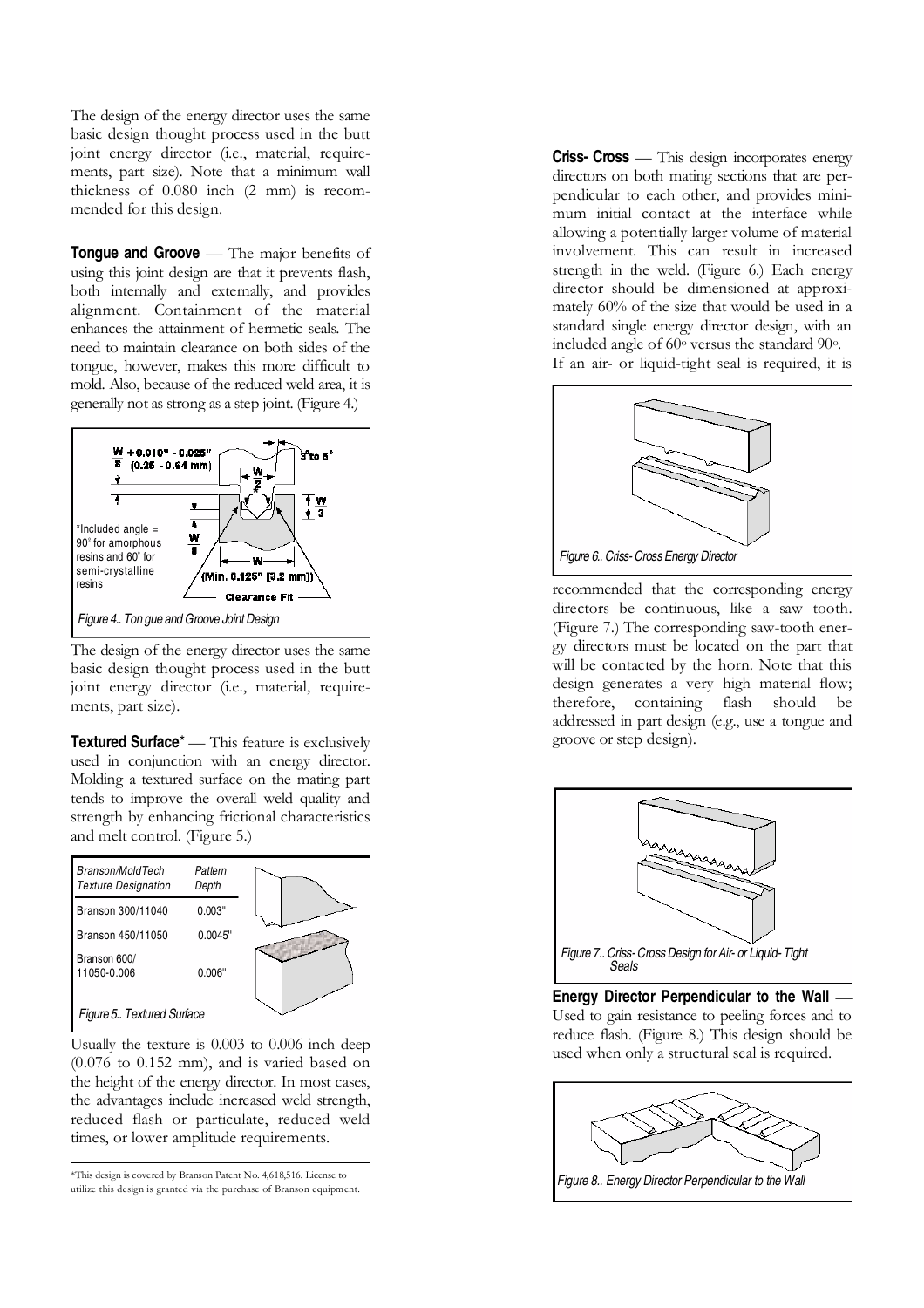**Interrupted** — Used to reduce the overall area and subsequent energy or power level required. or to minimize part marking. Use only where structural (non-hermetic) seals are needed. (Figure 9.)



**Chisel Energy Director** — Typically used when nominal wall thickness is 0.060 inch (1.524 mm) or less. (Figure 10.) If a standard energy director is used, it will be too small (less than 0.010 inch/0.254 mm tall), thus resulting in lower weld strengths. The knife edge can be 0.015 inch to 0.020 inch (0.381 to 0.508 mm) tall and should utilize a 45<sup>o</sup> angle. As weld strength will be limited to weld width, a textured surface should always be added when using this design.



**Specialized Joints—** In order to achieve a hermetic seal in less easily welded resins or irregular shapes, it may be necessary to use a compressible seal or a convoluted path for melt flow. Figure 11 shows a joint design incorporating an O-ring. It is important to note that the O-ring should be compressed a maximum of 10 to 15%, only at the end of the weld. Pins and sockets (stud welding) can also be used successfully with an O-ring design. (See data sheet PW-5.)



#### Shear Joint

An energy director type of joint design in some cases may not produce the desired results with semi-crystalline resins such as nylon, acetal, polypropylene, polyethylene, and thermoplastic polyester. This is due to the fact that semicrystalline resins change rapidly from a solid to a molten state, and back again, over a relative-ly narrow temperature range. The molten material flowing from an energy director, therefore, could resolidify before fusing with the adjoining interface. The weld strength in a semi-crystalline resin could be limited to the base width of the energy director. A shear joint configuration is recommended for these resins where geometry permits.

With a shear joint design, welding is accomplished by first melting the small, initial contact area and then continuing to melt with a controlled interference along the vertical walls as the parts telescope together. (Refer to Figure 12.) This allows a strong structural or hermetic seal to be obtained as the molten area of the interface is never allowed to come in contact with the surrounding air. For this reason, the shear joint is especially useful for semicrystalline resins.

> The strength of the welded joint is a function of the vertical dimension of meltdown of the joint (depth of weld), which can be adjusted to meet the



requirements of the application.

Note: For joint strength meeting or exceeding that of the wall, a depth of 1.25X the wall thickness is recommended.

IMPORTANT: The

shear joint requires rigid side wall support to prevent deflection during welding. The walls of the bottom section must be supported at the joint by the holding fixture, which conforms closely to the outside configuration of the part. The top part should be of sufficient structural integrity to withstand internal deflection.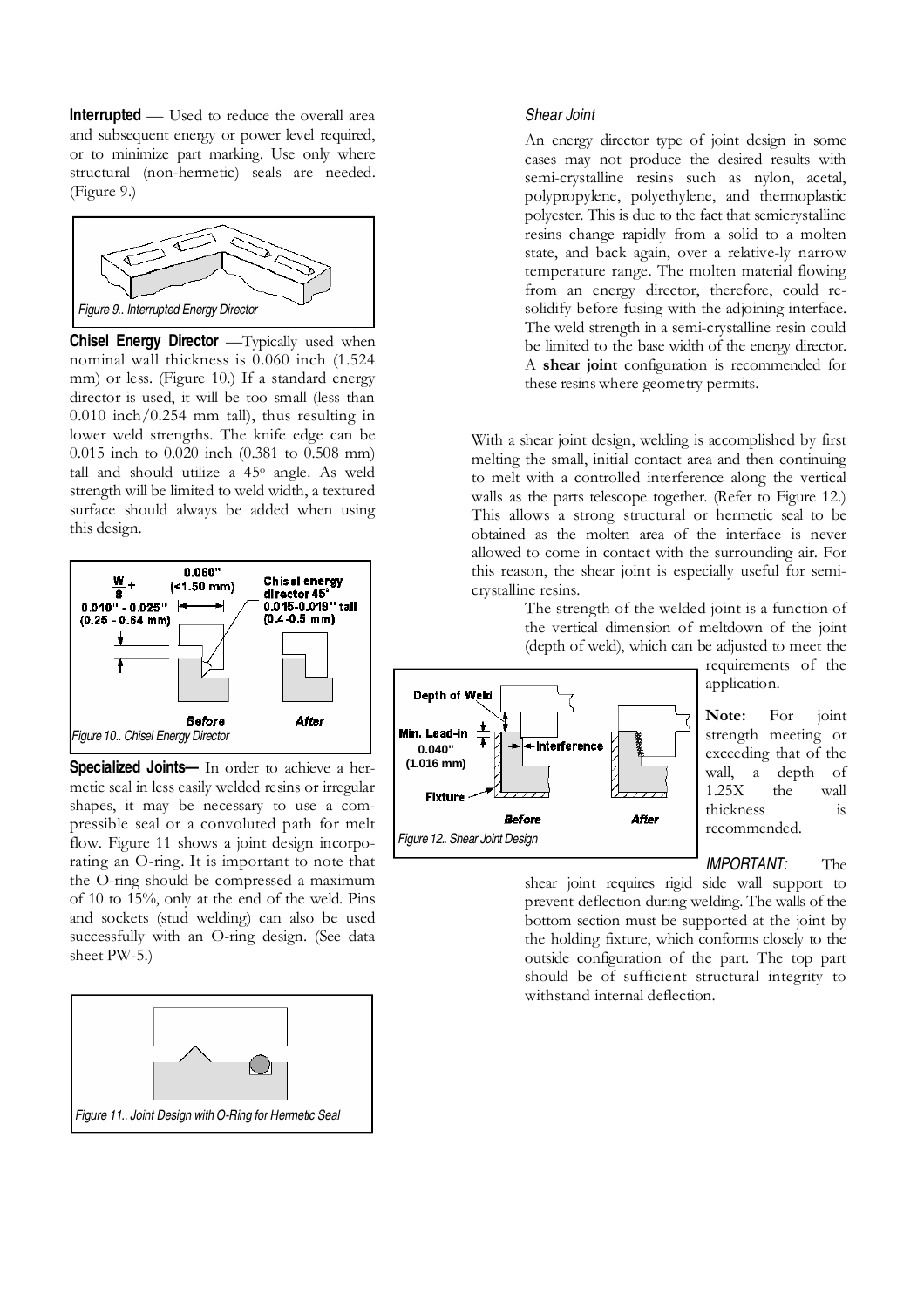For a midwall joint, the tongue and groove variation shown in

Figure 13 is preferred. It is also useful for large parts. Interference on one side only is recommended.

Figure 14 shows variations of the basic shear joint design.

It should be noted that a shear joint is not recommended for parts with a m a xi m u m dimension of 3.5 inch or greater, sharp corners,





irregular shapes. This is due to difficulty in holding the molding tolerances necessary to obtain consistent results. An energy director type joint would be suggested for parts falling outside of these parameters (i.e., 3.5 inch, sharp corners, irregular shapes).

When welding parts that need a structural weld only (strength or airtight seals are not required), use the shear joint design with interrupted vertical energy directors shown in Figure 15. This design reduces the overall area and subsequent energy or power required to weld the parts. The potential for part marking is also minimized.



#### **Shear Joint Interference Guidelines**

The following table gives general guidelines for interference and part tolerance in relation to maximum part dimension.

| <b>Maximum Part</b><br><b>Dimension</b> | Interference per<br>Side (Range) | <b>Part Dimension</b><br><b>Tolerance</b> |
|-----------------------------------------|----------------------------------|-------------------------------------------|
| Less than 0.75"                         | 0.008" to 0.012"                 | ±0.001"                                   |
| $(18 \text{ mm})$                       | (0.2 to 0.3 mm)                  | $(\pm 0.025 \text{ mm})$                  |
| 0.75" to 1.50"                          | 0.012" to 0.016"                 | ±0.002"                                   |
| (18 to 35 mm)                           | (0.3 to 0.4 mm)                  | $(\pm 0.050$ mm)                          |
| 1.50" to 3.50"                          | 0.016" to 0.020"                 | ±0.003"                                   |
| (38 to 90 mm)                           | (0.4 to 0.5 mm)                  | $(\pm 0.075$ mm)                          |

#### **Other Design Considerations for Any Joint Design**

Sharp ærners localize stress. When a molded part with stress concentration is subjected to ultrasonic mechanical vibrations, damage (fracturing, melting) may occur in the high stress areas. This can be remedied by having a generous radius (0.020 inch/i508 mm) on corners, edges, and junctions. At a minimum, all corners or edges should be broken. (Refer to Figure 16.)

Holes or voids like ports or other openings in



the part being contacted by the horn can create an interruption in the transmission of the ultrasonic energy (Figure 17). Depending on the type of material (especially semi-crystalline resins) and the size of the hole, little or no welding will occur directly beneath the opening. When a hole or bend exists in the part, the resin dampens the transmission of energy, making it difficult to pass vibrations from the